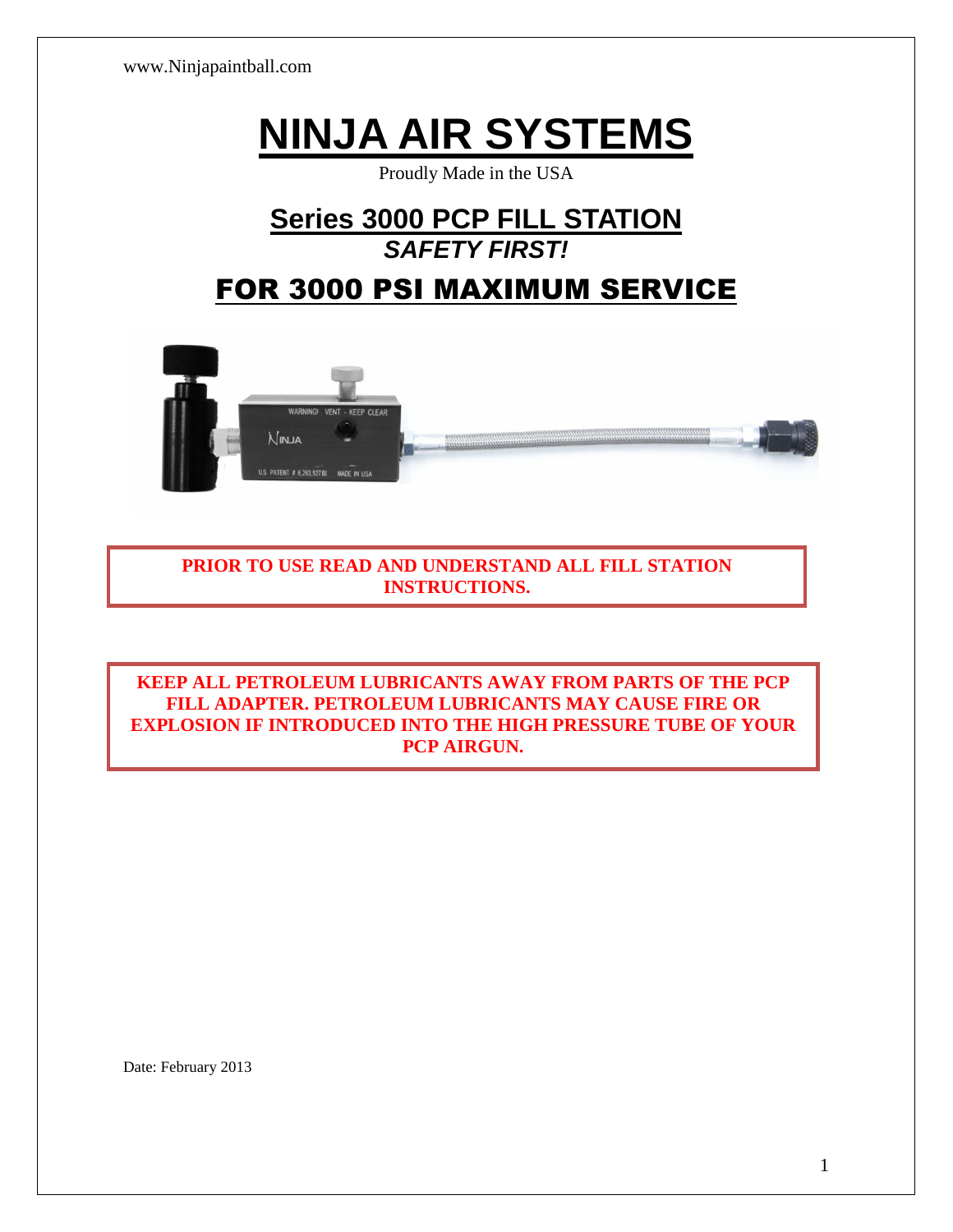# **SETTING UP THE NINJA PCP FILL ADAPTER**

Your fill adapter is equipped with a standard "UFA" fitting on the input side. This fitting will connect to any Ninja high pressure regulator.

**On the backside of the fill station is a vent port.** 

*▲ FOR SAFETY REASONS, THE VENT PORT #7 MUST BE DIRECTED AWAY FROM THE OPERATOR AND BYSTANDERS.* 

**This port is equipped with 1/8 NPT threads so that if desired, a vent hose or muffler may be attached.** 

**Do not over tighten the vent knob as this may damage the seal. Only turn the knob enough to stop the release of gas.** 

- *▲ ALL HOSE, FITTINGS, AND MUFFLERS MUST HAVE A MINIMUM WORKING PRESSURE OF 3000 PSI. Do not use a bronze sintered muffler!!*
- *▲ Never operate the PCP Fill Adapter unless a PCP AIR RIFLE is attached to the fill adapter on the end of the fill hose. Operating the PCP Fill Adapter without a PCP AIR RIFLE attached will cause the fill hose to "whip". Injury may result!!*

**WARNING: Compressed air will rush out of the vent station hole (part #7) when relieving pressure from the fill hose. Use caution in directing the venting air. ALWAYS WEAR GLOVES AND SAFETY GLASSES WHEN OPERATING THIS FILL STATION!!**

**WARNING: Do NOT disconnect the hose under pressure. Disconnecting the hose under pressure could cause damage to the hose fitting and personal injury to the operator.**

Date: February 2013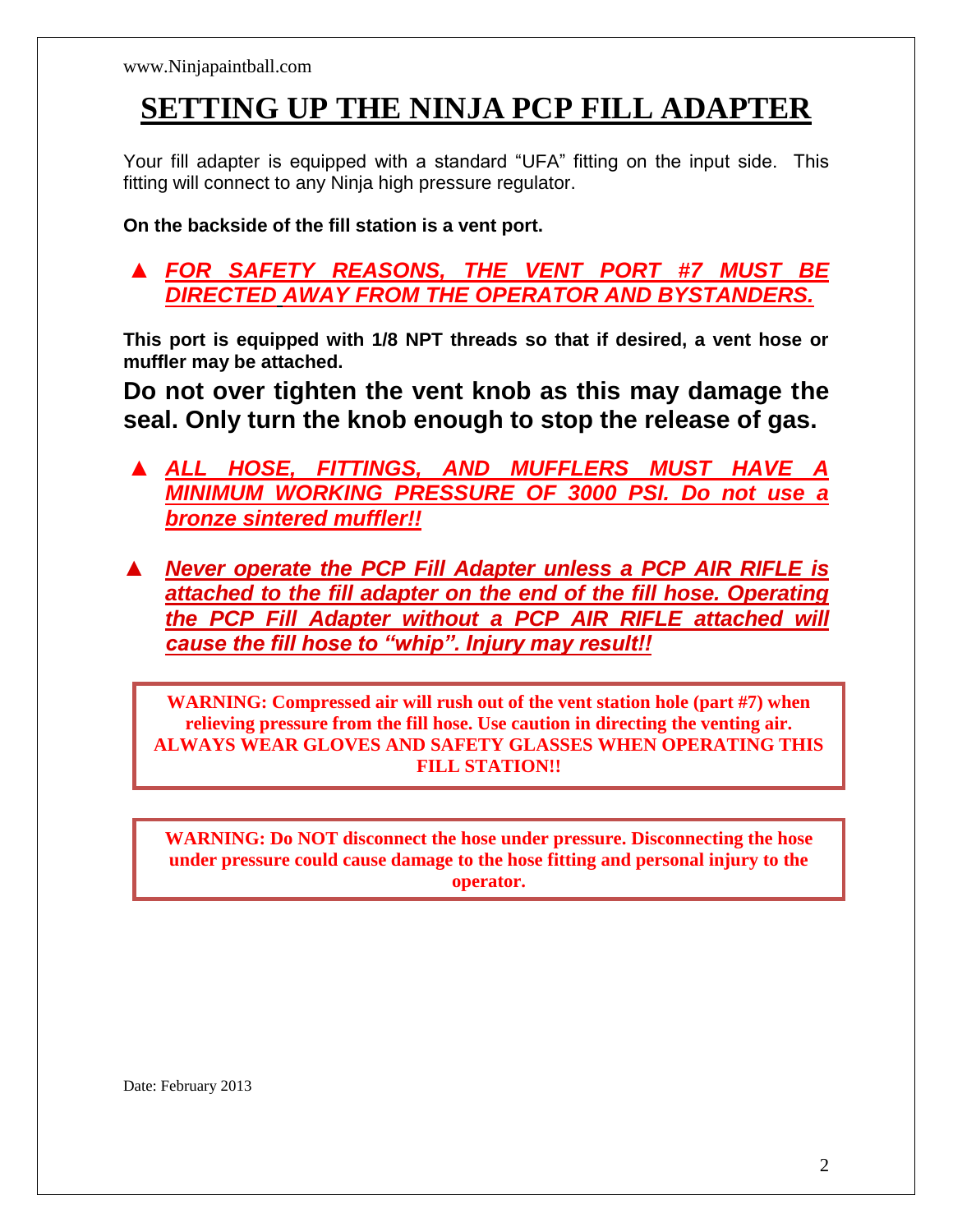

#### **1.0 OPERATION with a HIGH PRESSURE COMPRESSED AIR BOTTLE**

### **THIS FILL ADAPTER WILL VENT GASES STORED UNDER HIGH PRESSURE MAKE CERTAIN THE VALVE VENT KNOB (part #5) IS CLOSED (turned fully clockwise) BEFORE CONNECTING TO A HIGH PRESSURE COMPRESSED AIR BOTTLE!**

- **1.1** Close the vent station (part #4) by turning the vent knob (part #5) fully in a clockwise direction, do not over tighten.
- **1.2** Turn the knob on the UFA (part #2) counter clockwise until it stops. Screw the UFA onto the High Pressure Air bottle regulator making certain all components are clean and dry. Tighten securely by hand ONLY. Do NOT use tools to tighten.
- **1.3** Ensure the air rifle you are filling has a 1/8 male Industrial Interchange quick disconnect, see figure 1.4a. Pull the sleeve/collar back on the quick disconnect #6 and Connect the fill station female quick disconnect socket (part #6) to the fill nipple on your PCP air gun. THE SLEEVE /COLLAR MUST SNAP FORWARD AND BE SECURE! Do not force it on and if it does not fit properly do not fill. See figure 1.4c.

#### **1.4 MAKE SURE CONNECTION IS SECURE.**